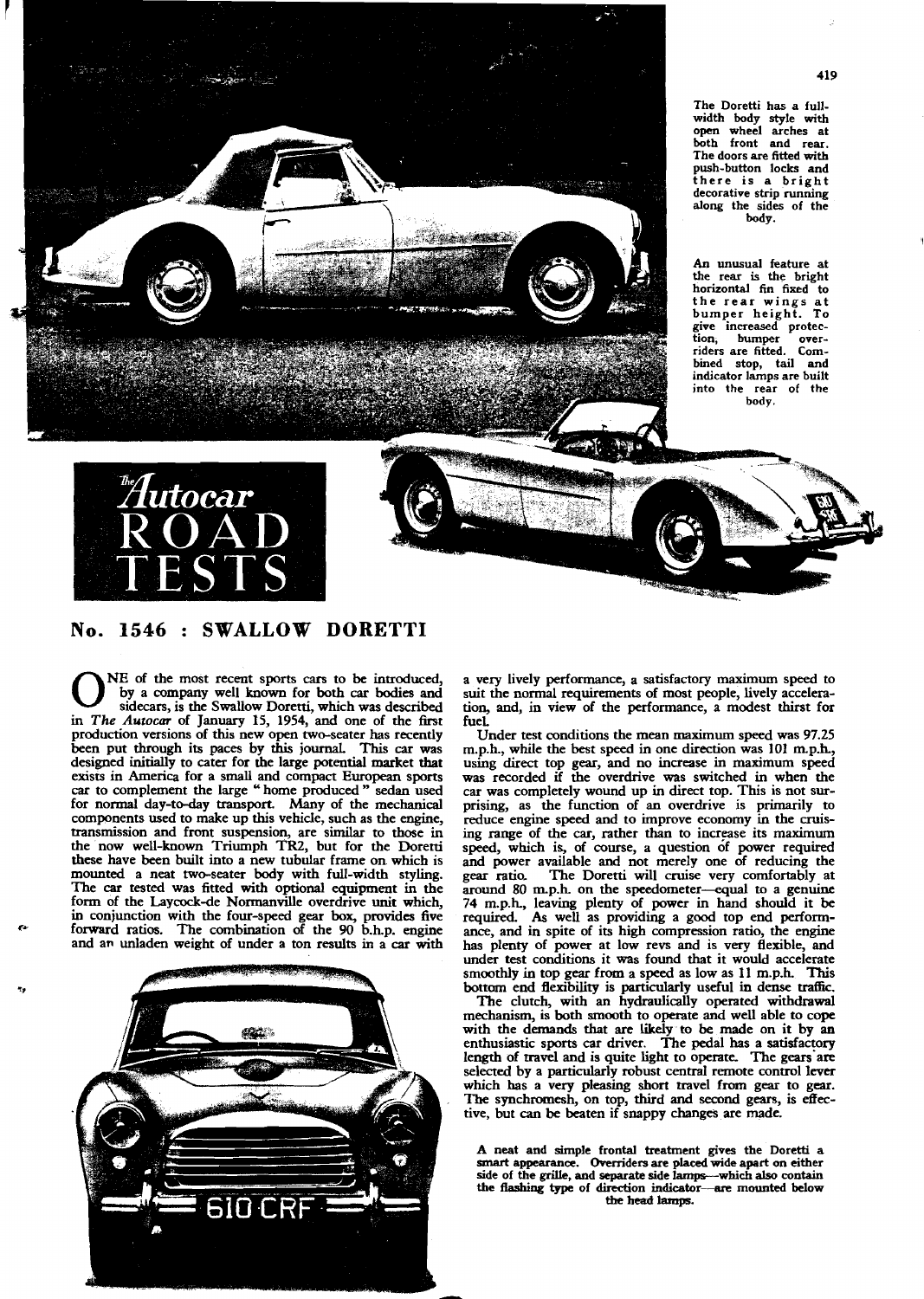

There is a large tunnel in the front of the car to cover the gear box. The interior is neatly trimmed with carpet, and gear box. The interior is neatly trimmed with carpet a large pocket is provided in both doors. The top of the scuttle has a leather-covered rubber roll, and there is a scuttle has a leather-covered rubber roll, and there is a grab handle on the passenger side. The Perspex side screens have a hinged panel to permit signalling and ventilation. (Right) When the hood is raised there is some luggage space **Mind the** rear **seats.** The T-straped kver **at** the back of the body is a release for the spare wheel compartment lid.

## **ROAD TEST** . . . . **contirlued**

The Laycock-de Normanville overdrive is operated electrically by means of a small switch on the facia so that it can be engaged at will by the driver, provided that the car is in top gear. If the overdrive switch is left on, the over-<br>drive is automatically disengaged whenever one of the other ratios is selected, but in these circumstances overdrive and not direct top gear will be engaged as soon as the gear lever is moved back to top gear position. The change both in and out of overdrive is smooth and there is very little jerk on the down change, and it is, of course, possible to open the throttle slightly to adjust the engine speed when the cIutchless down change is made.

### **Coil Spring i.f.s.**

At the front the suspension system consists of a conventional arrangement of coil springs and wishbones, but at the rear torque rods are added to the open propeller-shaft drive to ensure that the rear leaf springs do not simulate a letter S under violent braking or accelerating. The suspension is inclined to be hard by modem standards, and this is particularly noticeable when the car is driven over rough<br>surfaces. On normal roads the ride is satisfactory and the On normal roads the ride is satisfactory and the roadholding good, and there is very little roll on corners.<br>With an unladen weight distribution giving 52 per cent on the front wheels there is a very slight degree of understeer. The car displays good manners generally and holds its line

well on corners. The steering is light and accurate, although a slightly smaller turning circle would **be** appre-With  $2\frac{1}{4}$  turns from lock to lock, control is precise, yet no shocks are transmitted back to the driver's hands; conversely, the steering does not feel in any way dead, and variations in road surface can be detected through it.

The hydraulically operated brakes are very powerful and require only a moderate pedal pressure for maximum re-<br>tardation. No fade was experienced either on the road or under the extreme conditions of performance testing, which require a very large number of brake applications in a short period of time. The hand brake is also effective, and the substantial lever mounted between the seats has a fly-off type of ratchet.

With the hood and side screens in position the general noise level is comparatively high, as the exhaust has a rather healthy note, particularly mund the maximum torque point; on the other hand, the car is noticeably free from vibration. Apart from the exhaust noise there is also sound from the air intake cleaners, and some gear noise in the indirect ratios.

#### **Pendant Pedals**

Bearing in mind the length of the wheelbase, the cockpit space is rather limited and a little extra travel on the seat adjustment would be appreciated, particularly by a tall driver. The seat itself is quite large and gives good support, but even when moved back as far as the adjustment will allow it is comparatively close to the steering wheel, while the wheel itself is rather close to the inside of the door. Pendant pedals are used for both clutch and brake, and also for the throttle. They are well placed in relation to one another, but there is very little space for the driver's left foot between the clutch pedal and the central tunnel;



vision. Some degree of blind spot is caused, however, by the rear quarters of the hood. There is plenty of head room, although visibility when touring in mountainous counrry would be improved if the windscreen were a little deeper. The wipers are powerful and cover a satisfactory area of the screen, but they do not overlap to form a single wiped area.

All the instruments are grouped around the centre section of the facia, with two large dials containing the speedometer on the right and the tachometer on the left. Between these are placed four smaller dials containing a water temperature gauge, oil pressure gauge, ammeter and fuel gauge, while in the extreme centre section are mounted the small switches and overdrive control. The bonnet release is placed in a rather unusual position in the centre of the facia, directly above the side and head lamp switch, and in this position it might easily be inadvertently operated at night, as the knob is of the same proportions as the other

consequently, the<br>dip switch is switch is mounted on the side of the tunnel, with the result that it is closer to the driver than<br>the other footother footoperated controls.

From the driving seat there is very good allround vision; the windscreen pillars are thin and both front wings can<br>be clearly seen. With the car com-<br>pletely closed the vision is generally good, and the mirror is well<br>placed in conjunction with the rear window in the hood to give<br>good rearward rearward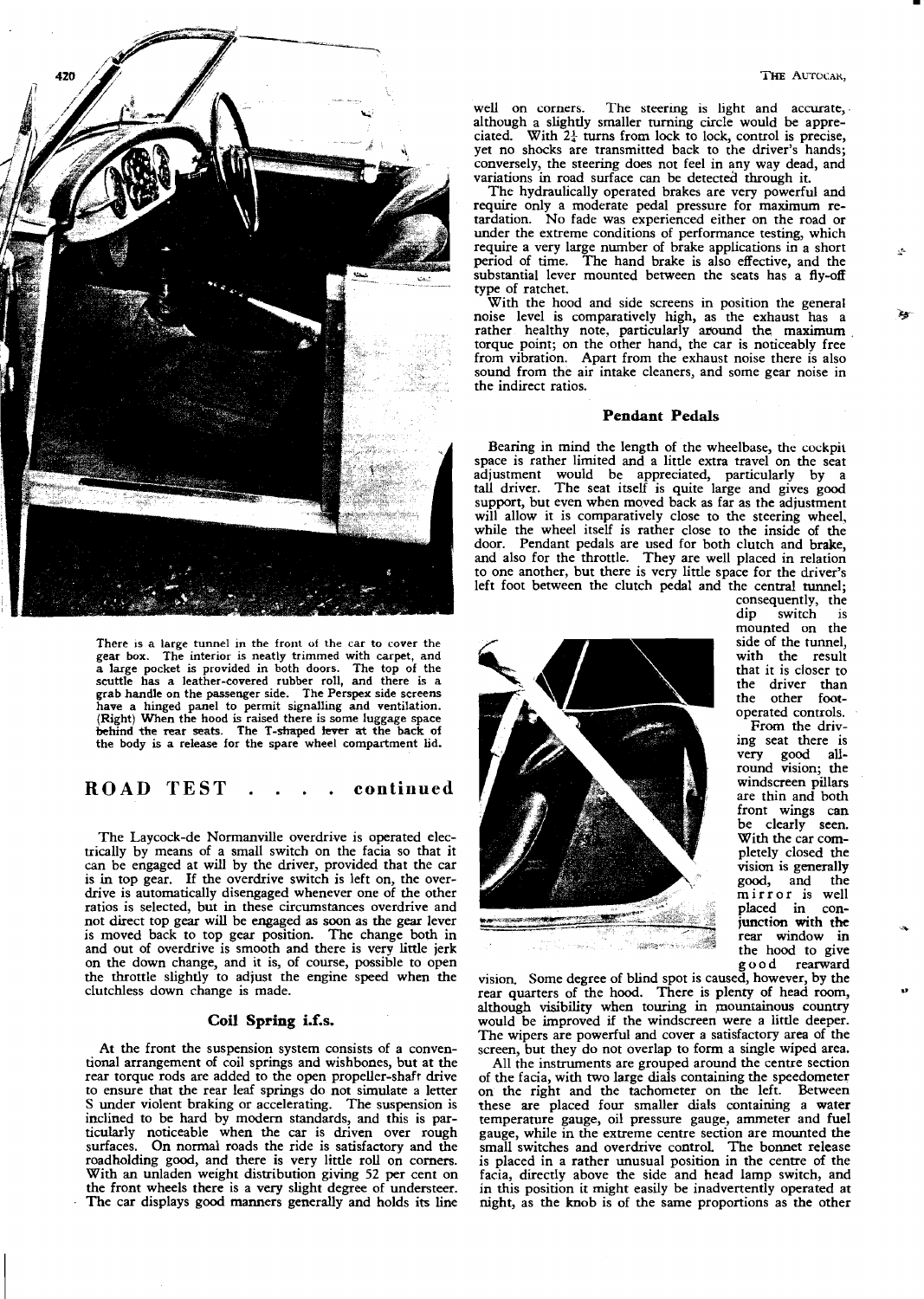switches; however, as the bonnet is hinged at its leading edge, this would not have dangerous results. There is no rheostat in the instrument lighting switch and the illumination is rather bright and causes a certain amount **of** reflection in the windscreen at night.

The doors are hinged on their leading edges; they are of a useful size and are arranged to stay in the fully open position when required, to assist getting in and out; a position when required, to assist **getting** in and out; a useful grab rail is provided on the left side of the facia. In place of facia glove boxes, large pockets are provided in both doors, and the inside door handles are built into the top of these compartments so that they do **not** project into the car. A built-in heater unit is fitted as standard; it is controlled by a switch on the right of the facia which regulates the heater fan, and a water tap placed **under** the bonnet, ducts being provided in the top of the scuttle to direct the air to the inside of the windscreen in the normal

## **SWALLOW DORETTI**

| <b>WHEELBASE</b>      | 7'11'                    |                    |
|-----------------------|--------------------------|--------------------|
| FRONT TRACK           | $4^\circ$ O <sup>*</sup> |                    |
| REAR TRACK            | 3'95'                    | зя                 |
| <b>OVERALL LENGTH</b> | $13'$ O'                 |                    |
| <b>OVERALL WIDTH</b>  | 5 <sub>1</sub>           |                    |
| <b>OVERALL HEIGHT</b> | $4^{\circ}$ $3^{\circ}$  |                    |
|                       |                          | SEAT ADJUSTMENT 3' |
|                       |                          |                    |
|                       |                          |                    |
|                       |                          |                    |



Measurements in these *in* to *xft* scale body diagrams are taken with the driving seat in the central position of fore and aft adjustment and with the seat cushions uncompressed.

**PERFORMANCE** 

**TRACTIVE RESISTANCE:** 15 Ib **per** ton at 10 M.P.H.

Gear Pull Equivalent (lb per ton) Gradient

83 **~er** ant 75 70 per **cat** 

28 m.p.g. overall for 450 miles. (10.1 litres per 100 km.)<br>
Approximate . normal range 26-38 m.p.g.

**WEATHER:** Fine, dry surface; wind negligible.<br>Air temperature 71 deg F.<br>Acceleration figures are the means of several runs in opposite directions.<br>Tractive effort and resistance obtained by Tapley meter.<br>Model described in *The Autocar* of January 15,

Pedal Pressure (lb)<br>75

**TRACTIVE EFFORT:**<br>Gear Pull

40 per cent **FUEL CONSUMPTION:** 

Approximate normal range<br>
(10.9-7.4 litres per 100 km.)

Fuel, First grade.

1954.

| <b>ACCELERATION:</b> from constant speeds.<br>Speed Range, Gear Ratios and Time in sec. |         |        |              |      |                          |  |  |  |  |
|-----------------------------------------------------------------------------------------|---------|--------|--------------|------|--------------------------|--|--|--|--|
| M.P.H.                                                                                  | $-3.03$ | 3.7    | 4.9          | 7.4  | 12.5                     |  |  |  |  |
|                                                                                         | to 1    | to 1   | to 1         | to 1 | to I                     |  |  |  |  |
| $10 - 30$                                                                               |         | 9.3    | 7.0          | 4.6  | -                        |  |  |  |  |
| $20 - 40$                                                                               | 11.6    | 9.0    | 6.7          | 4.5  |                          |  |  |  |  |
| $30 - 50$                                                                               | 11.8    | - 9.1  | 6.7          | 5.0  |                          |  |  |  |  |
| $40 - 60$                                                                               | 12.7    | 9.6    | 7.1          |      | —<br>—                   |  |  |  |  |
| $50 - 70$                                                                               | 14.6    | 10.4   | 8.5          |      | $\overline{\phantom{0}}$ |  |  |  |  |
| 60—80                                                                                   | 15.8    | 12.3   | ---          | –    |                          |  |  |  |  |
| 70—90                                                                                   | 24.7    | 18.1   |              |      |                          |  |  |  |  |
| From rest through gears to:                                                             |         |        |              |      |                          |  |  |  |  |
|                                                                                         | M.P.IL  |        |              | sec. |                          |  |  |  |  |
|                                                                                         | 30      |        |              | 3.8  |                          |  |  |  |  |
|                                                                                         | 50      |        |              | 9.4  |                          |  |  |  |  |
|                                                                                         | 60      |        |              | 13.4 |                          |  |  |  |  |
|                                                                                         | 70      |        |              | 17.9 |                          |  |  |  |  |
|                                                                                         | 80      |        |              | 23.9 |                          |  |  |  |  |
|                                                                                         | 90      |        |              | 35.3 |                          |  |  |  |  |
| Standing quarter mile, 18.8 sec.                                                        |         |        |              |      |                          |  |  |  |  |
| <b>SPEEDS ON GEARS:</b>                                                                 |         |        |              |      |                          |  |  |  |  |
|                                                                                         |         |        | M.P.H.       |      | <b>K.P.H.</b>            |  |  |  |  |
| Gear                                                                                    |         |        | (normal      |      | (normal                  |  |  |  |  |
|                                                                                         |         |        | and max.)    |      | and max.)                |  |  |  |  |
| Top                                                                                     |         |        | (mean) 97.25 |      | 156.51                   |  |  |  |  |
|                                                                                         |         | (best) | 101          |      | 162.55                   |  |  |  |  |
| 3rd                                                                                     |         |        | 60—75        |      | $97 - 121$               |  |  |  |  |
| 2nd                                                                                     |         |        | 40—50        |      | $64 - 80$                |  |  |  |  |
| 1st -                                                                                   |         |        | $20 - 28$    |      | $32 - 45$                |  |  |  |  |
| SPEEDOMETER CORRECTION: M.P.H                                                           |         |        |              |      |                          |  |  |  |  |

| ma tar |     |     |                  | <b>Efficiency</b>    |                                | Pedal Pressure ( |
|--------|-----|-----|------------------|----------------------|--------------------------------|------------------|
|        |     |     | <b>BRAKES:</b>   |                      |                                |                  |
|        |     |     |                  |                      |                                |                  |
|        | 8.5 |     | Second           | . .                  | 500                            | $1$ in $4.4$     |
|        | 7.1 |     | Third            | $\ddot{\phantom{a}}$ | 330                            | . in<br>6.7      |
|        | 6.7 | 5.0 | Top<br>$\ddotsc$ | $\ddot{\phantom{0}}$ | 250                            | in<br>8.9        |
|        | 6.7 | 4.5 | Overdrive        | . .                  | 200                            | 1 in 11.5        |
|        | .   | --- |                  |                      | $(\omega \text{ per } \omega)$ | waach            |

| ìеar |                      |                      |                 | (normal               | (normal             |
|------|----------------------|----------------------|-----------------|-----------------------|---------------------|
|      |                      |                      |                 |                       | and max.) and max.) |
| ľop  |                      |                      |                 | $\ldots$ (mean) 97.25 | 156.51              |
|      |                      |                      | $\ldots$ (best) | -101                  | 162.55              |
| rd   | $\ddot{\phantom{1}}$ | . .                  |                 | 60--75                | $97 - 121$          |
| nd   | . .                  | $\ddot{\phantom{1}}$ |                 | 40—50                 | $64 - 80$           |
| st   |                      |                      |                 | 20—28                 | $32 - 45$           |

| SPEEDOMETER CORRECTION: M.P.H. |            |            |              |                         |     |              |            |           |            |
|--------------------------------|------------|------------|--------------|-------------------------|-----|--------------|------------|-----------|------------|
| Car speedometer<br>True speed  | 10<br>12.5 | 20<br>20.5 | - 30<br>29.5 | 40 50 60 70<br>38 48 57 | -66 | - 80<br>. 74 | ം<br>-83.5 | 100<br>92 | 109<br>101 |

way. The heater unit is carried inside the car below the

centre section of the facia.<br>The neatly fitting plastic hood is quickly detachable via a row of fasteners around the back of the body and two screwed fastenings which connect with the windscreen frame, while the sidescreens are attached by screwed fastenings. With this equipment in place the car is quire **warm** and snug, and there is very little draught even at high speed. When it is not required the hood can be quickly folded down into the well behind the seats and enclosed by a tonneau cover, which is provided with a central zip so that the passenger seat can be enclosed when the car is driven solo. During the test the car was driven in quite heavy rain, and under these conditions the equipment was completely waterproof.

Luggage accommodation in the Doretti is, quite frankly, rather limited. With the hood up there is space for a

> **DATA PRICE** (basic), with open two-seater body, £777.

977. Bnbsh purchase **tar, f324** 178 *6d.*  Total (m Great Britain), £ 1,101 17s **6d.**  Jbtras: Radio £42. Heater rrtpndrvd equip-ment. Wire wheels f25 (basic). Overdrive £40 (basic).

ENGINE: Capacity: 1,991 c.c. (121.5 cu in).<br>
Number of cylinders: 4.<br>
Bore and stroke: 83 × 92 mm (3.26 × 3.62in).<br>
Valve gear: Overhead; push rods and rockers.<br>
Compression ratio: 8.5 to 1.<br>
B.H.P.: 90 at 4,800 r.p.m. (B

**WEIGRT (with** 5 gab M) : 19f **cwt** (2,156 lb). Weight disviution **(per** cent): P, 52; R, 48. Laden as tested: 22) **cwt** (2,526 Ib). Lb per C.C. (laden): 1.27.

**BRAKES:** Type: F, Two-leading shoe; R, leading and trailing.<br>Method of operation: F, Hydraulic; R,<br>Hydraulic. ...

Drum dimensions: F<sub>1</sub> 10in diameter; 2<sub>1</sub>in wide. R<sub>2</sub>, 9in diameter; 1<sup>3</sup>in wide.<br>
Lining area: P, 87.5 sq in. R, 60.5 sq in (131 sq in per ton laden).<br> **TYRES:** 5.50—15in.

Pressures (lb per sq in): F, 22; R, 24 (normal). F, 28; R, 30 (for fast driving).

**TANK CAPACITY:**  $12\frac{1}{2}$  Imperial gallons. Oil sump, 11 pints. Cooling system, 14 pints.

**TURNING CIRCLE:** 36ft 6in (L and R).<br>Steering wheel turns (lock to lock): 2<sup>1</sup>/<sub>2</sub>.

**DIMENSIONS: Wheelbase: 7ft 11in.**<br>
Track: F, 4ft Oin; R, 3ft 9<sub>f</sub>in.<br>
Length (overall): 13ft Oin.<br>
Height: 4ft 3in.<br>
Width: 5ft 1in.<br>
Ground clearance: 6in.

Frontal **area:** 16f sq ft (approximately).

**ELECTRICAL SYSTEM:** 12-volt;

ampère-hour battery.<br>Head lights : Double dip ; 60-36-watt bulbs.

SUSPENSION: Front, Independent; wish bones and coil springs. Rear, Half-elliptic leaf and **torqwe roda.**